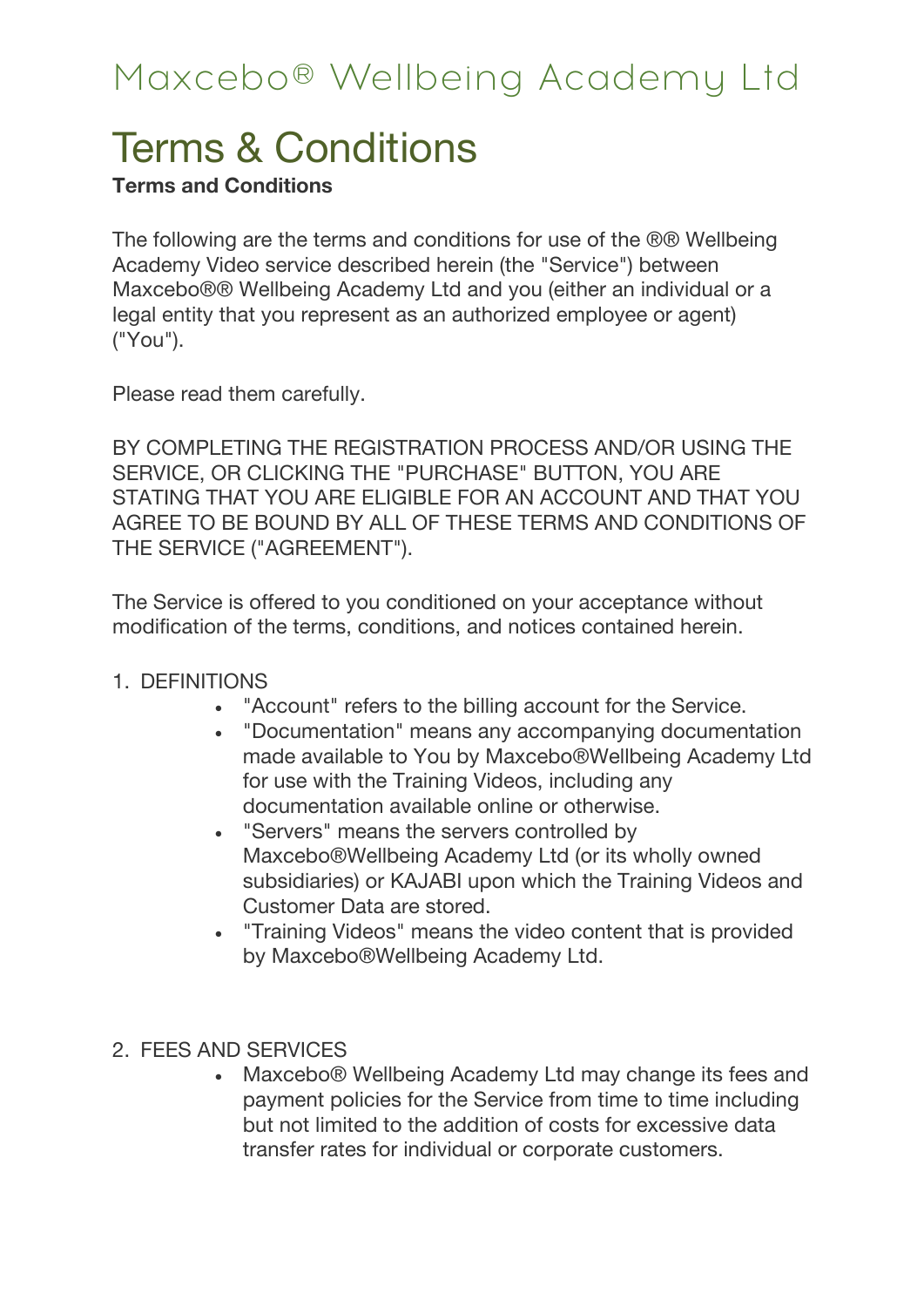- The changes to the fees or payment policies are effective upon Your acceptance of such changes which will be posted at Maxcebo®academy.com (or such other URL Maxcebo® Wellbeing Academy Ltd may provide from time to time). Unless otherwise stated, all fees are quoted in UK Pounds (GBP). Any outstanding balance becomes immediately due and payable upon termination of this Agreement for any reason and any collection expenses (including lawyers' fees) incurred by Maxcebo® Wellbeing Academy Ltd will be included in the amount owed and may be charged to the credit card or other billing mechanism associated with your Maxcebo® Wellbeing Academy Ltd account.
- 3. MEMBER ACCOUNT, PASSWORD, AND SECURITY. To register for the Service, you must complete the registration process by providing Maxcebo® Wellbeing Academy Ltd with current, complete and accurate information as prompted by the registration form, including Your e-mail address (username) and password. You shall protect your passwords and take full responsibility for Your own, and third party, use of Your accounts. You are solely responsible for any and all activities that occur under Your Account. You agree to notify Maxcebo® Wellbeing Academy Ltd immediately upon learning of any unauthorized use of Your Account or any other breach of security. From time to time, Maxcebo® Wellbeing Academy Ltd.'s (or its wholly owned subsidiaries') support staff may log in to the Service under Your customer password in order to maintain or improve service, including to provide assistance with your technical or billing issues. You hereby acknowledge and consent to such access.
- 4. NONEXCLUSIVE LICENSE. Maxcebo® Wellbeing Academy Ltd hereby grants You a limited, revocable, non-exclusive, non-sublicensable license to view video files that reside on Maxcebo®academy.com or or at courses.Maxceboacademy.com or Kajabi.com (collectively, the "Website"). Subject to the terms and conditions of this Agreement, you may remotely access and view training videos. Your license of, use of and access to the Maxcebo® Wellbeing Academy Ltd training videos (which may include, without limitation, the additional related Software and Documentation) is conditioned upon Your compliance with the terms and conditions of the Agreement, including the following:
	- You will not nor will You allow any third party to (i) copy, modify, adapt, translate or otherwise create derivative works of the Maxcebo® Wellbeing Academy Ltd training materials; (ii) reverse engineer, de-compile, disassemble or otherwise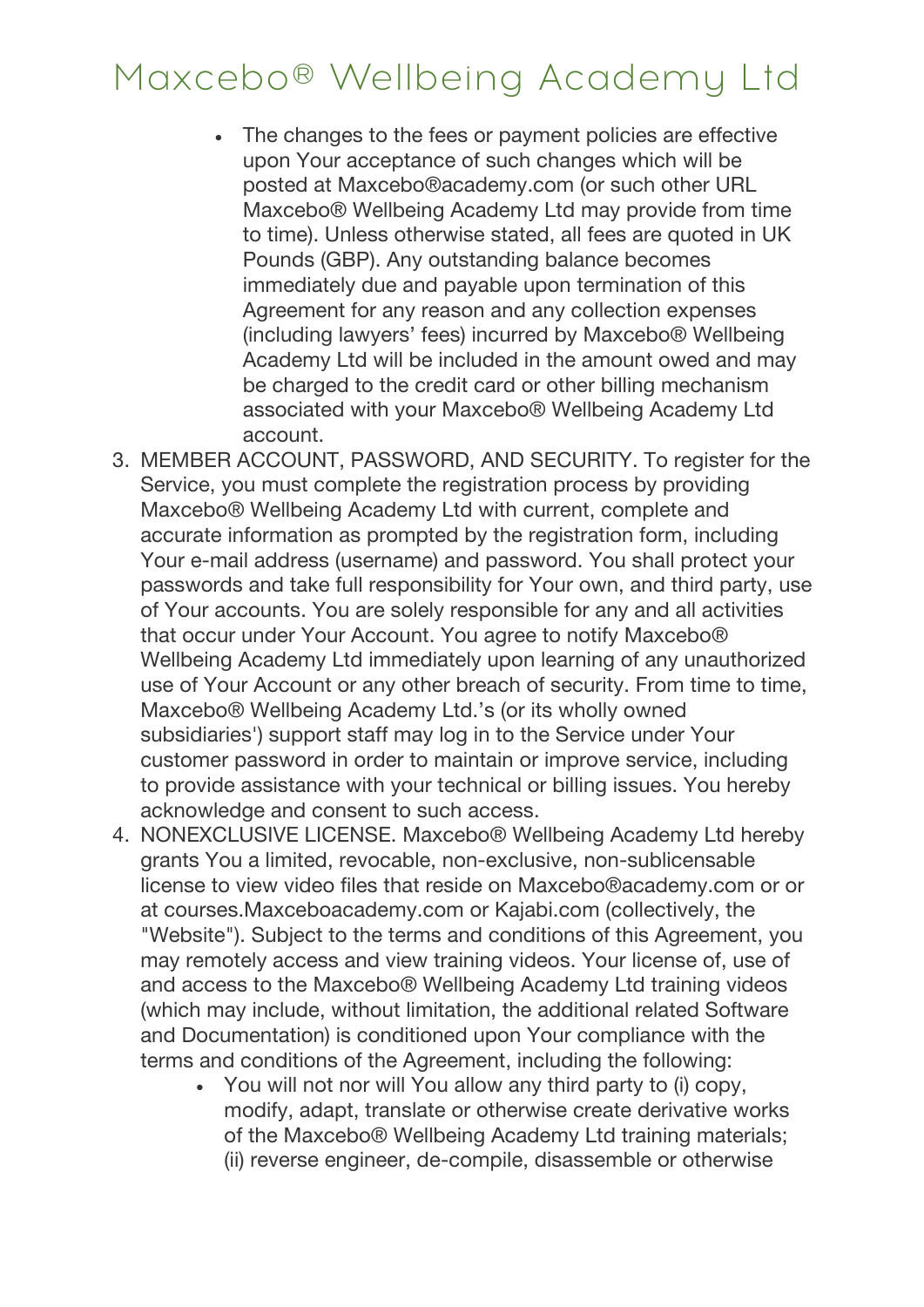attempt to discover the source file content of the training videos, except as expressly permitted by the law in effect in the jurisdiction in which You are located; (iii) rent, lease, sell, assign or otherwise transfer rights in or to the training videos, the Documentation or the Service; (iv) remove any proprietary notices or labels on the training materials or placed by the Service; or (v) use, post, transmit or introduce any device, software or routine which interferes or attempts to interfere with the operation of the Service or the Software. You will use the Software, Service and Reports solely for Your own internal use, and will not make the Software or Service available for timesharing, application service provider or service bureau use. You will comply with all applicable laws and regulations in Your use of and access to the Documentation, Training Videos, Service and Reports; (vi) You will not download course video files prior to the 14-day money back guarantee period, and only those purchasing a 'video download' membership will be entitled to download video files for personal use after the 14-day money back guarantee period has passed.

- This license will terminate immediately if You fail to comply with the terms of this Agreement. Upon such termination, you must not access Maxceboacademy.com or related services.
- 5. CONFIDENTIALITY. "Confidential Information" includes any proprietary data and any other information disclosed by one party to the other in writing and marked "confidential" or disclosed orally and, within five business days, reduced to writing and marked "confidential". Notwithstanding the foregoing, Confidential Information will not include any information that is or becomes known to the general public, which is already in the receiving party's possession prior to disclosure by a party or which is independently developed by the receiving party without the use of Confidential Information. Neither party will use or disclose the other party's Confidential Information without the other's prior written consent except for the purpose of performing its obligations under this Agreement or if required by law, regulation or court order. In which case, the party being compelled to disclose Confidential Information will give the other party as much notice as is reasonably practicable prior to disclosing such information. Upon termination of this Agreement, the parties will promptly either return or destroy all Confidential Information and, upon request, provide written certification of such. You are responsible for safeguarding the confidentiality of Your password(s) and username(s) issued to You by Maxcebo® Wellbeing Academy Ltd, and for any use or misuse of Your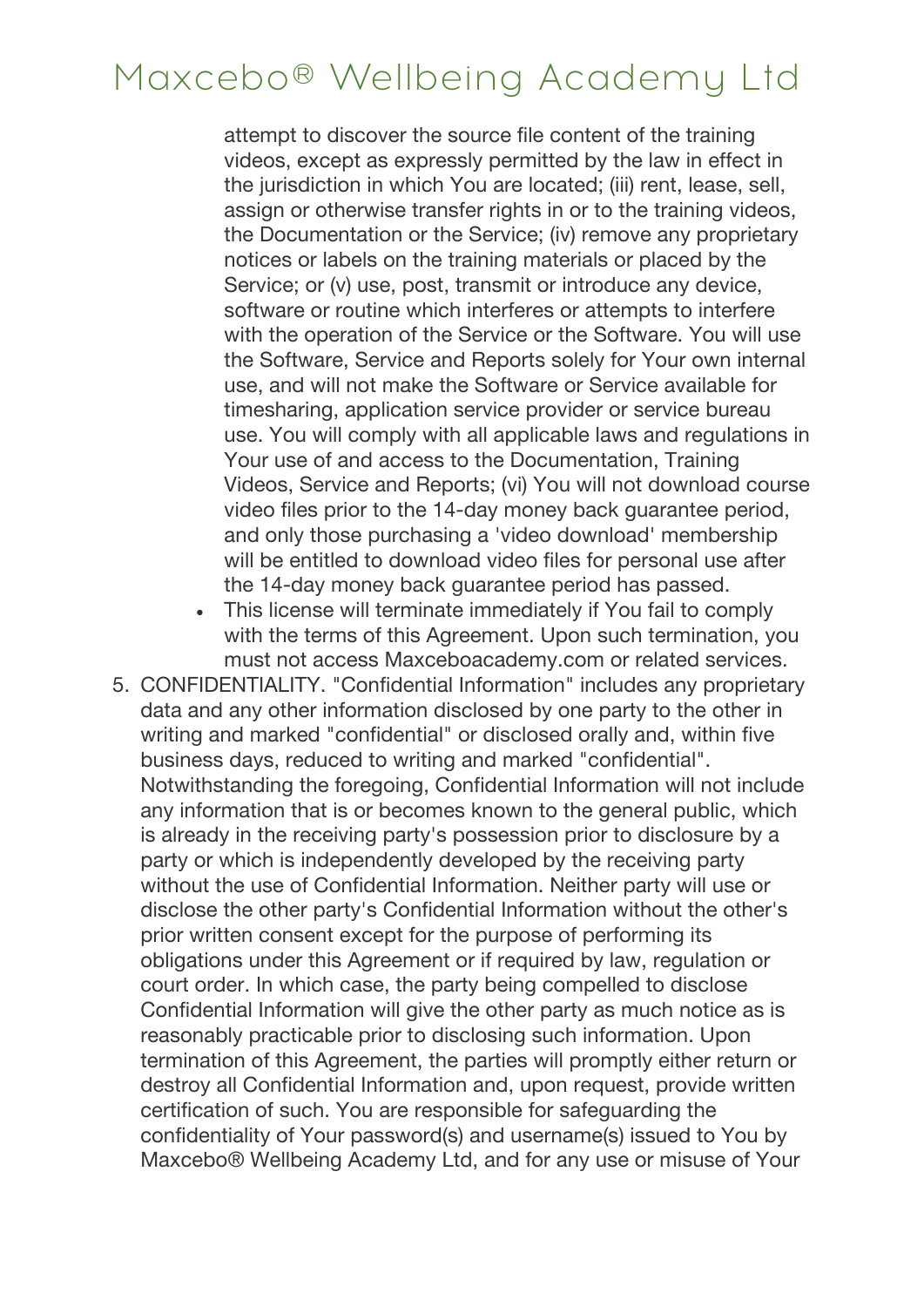account resulting from any third party using a password or username issued to You. You agree to immediately notify Maxcebo® Wellbeing Academy Ltd of any unauthorized use of Your account or any other breach of security known to You.

- 6. INFORMATION RIGHTS AND PUBLICITY. Maxcebo® Wellbeing Academy Ltd and its wholly owned subsidiaries may retain and use, subject to the terms of its Privacy Policy (located at https://www.Maxceboacademy.com/compliance-policies/, or such other URL as Maxcebo® Wellbeing Academy Ltd may provide from time to time), information collected in Your use of the Service. Maxcebo® Wellbeing Academy Ltd will not share information associated with You or your Site with any third parties unless Maxcebo® Wellbeing Academy Ltd (i) has Your consent; (ii) concludes that it is required by law or has a good faith belief that access, preservation or disclosure of such information is reasonably necessary to protect the rights, property or safety of Maxcebo® Wellbeing Academy Ltd, its users or the public; or (iii) provides such information in certain limited circumstances to third parties to carry out tasks on Maxcebo® Wellbeing Academy Ltd.'s behalf (e.g., billing or data storage) with strict restrictions that prevent the data from being used or shared except as directed by Maxcebo® Wellbeing Academy Ltd . When this is done, it is subject to agreements that oblige those parties to process such information only on Maxcebo® Wellbeing Academy Ltd.'s instructions and in compliance with this Agreement and appropriate confidentiality and security measures.
- 7. PRIVACY. You will not (and will not allow any third party to) attempt to copy, record or reverse engineer any Training Videos or Documentation supplied by Maxcebo® Wellbeing Academy Ltd or stored on the Maxcebo® Wellbeing Academy Ltd (or related) websites.
- 8. INDEMNIFICATION. You agree to indemnify, hold harmless and defend Maxcebo® Wellbeing Academy Ltd and its wholly owned subsidiaries, at Your expense, any and all third-party claims, actions, proceedings, and suits brought against Maxcebo® Wellbeing Academy Ltd or any of its officers, directors, employees, agents or affiliates, and all related liabilities, damages, settlements, penalties, fines, costs or expenses (including, without limitation, reasonable attorneys' fees and other litigation expenses) incurred by Maxcebo® Wellbeing Academy Ltd or any of its officers, directors, employees, agents or affiliates, arising out of or relating to (i) Your breach of any term or condition of this Agreement, (ii) Your use of the Service, (iii) Your violations of applicable laws, rules or regulations in connection with the Service, or (iv) Your Brand Features. In such a case, Maxcebo® Wellbeing Academy Ltd will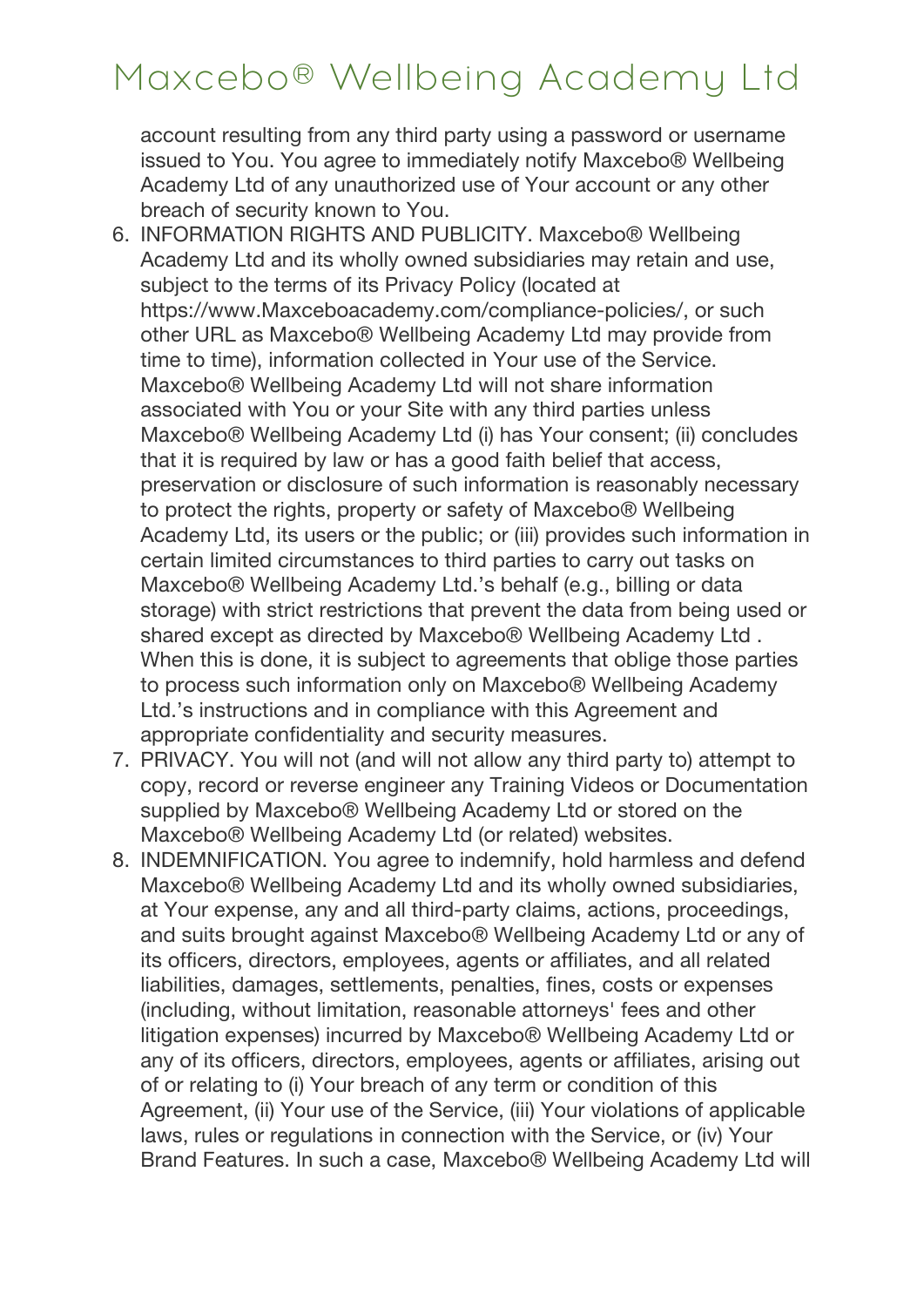provide You with written notice of such claim, suit or action. You shall cooperate as fully as reasonably required in the defence of any claim. Maxcebo® Wellbeing Academy Ltd reserves the right, at its own expense, to assume the exclusive defence and control of any matter subject to indemnification by You.

- 9. THIRD PARTIES. If You provide access to Your Account or any portion thereof to any third party or use the Service to collect information on behalf of any third party ("Third Party"), whether or not You are authorized to do so by Maxcebo® Wellbeing Academy Ltd or its wholly owned subsidiaries, the terms of this Section 9 shall apply to You.
	- If You use the Service on behalf of any Third Party, you represent and warrant that (a) You are authorized to act on behalf of, and bind to this Agreement, that Third Party, (b) as between the Third Party and You, the Third Party owns any rights to Training Videos in the applicable account, and (c) You shall not disclose Third Party's Training Videos to any other party without the Third Party's consent.
	- You shall ensure that each Third Party is bound by and abides by the terms of this Agreement. Maxcebo® Wellbeing Academy Ltd and its wholly owned subsidiaries make no representations or warranties for the direct or indirect benefit of any Third Party. With respect to Third Parties, you shall take all measures necessary to disclaim any and all representations or warranties that may pertain to Maxcebo® Wellbeing Academy Ltd and its wholly owned subsidiaries, the Service, or the Training Videos, or use thereof. You agree to indemnify, hold harmless and defend Maxcebo® Wellbeing Academy Ltd and its wholly owned subsidiaries, at Your expense, against any and all third-party claims, actions, proceedings, and suits brought against Maxcebo® Wellbeing Academy Ltd or any of its officers, directors, employees, agents or affiliates, and all related liabilities, damages, settlements, penalties, fines, costs or expenses (including, without limitation, reasonable attorneys' fees and other litigation expenses) incurred by Maxcebo® Wellbeing Academy Ltd, or any of its officers, directors, employees, agents or affiliates, arising out of or relating to (a) any representations and warranties made by You concerning any aspect of the Service or Training Videos to Third Parties; (b) any claims made by or on behalf of any Third Party pertaining directly or indirectly to Your use of the Service or Training Videos; (c) violations of Your obligations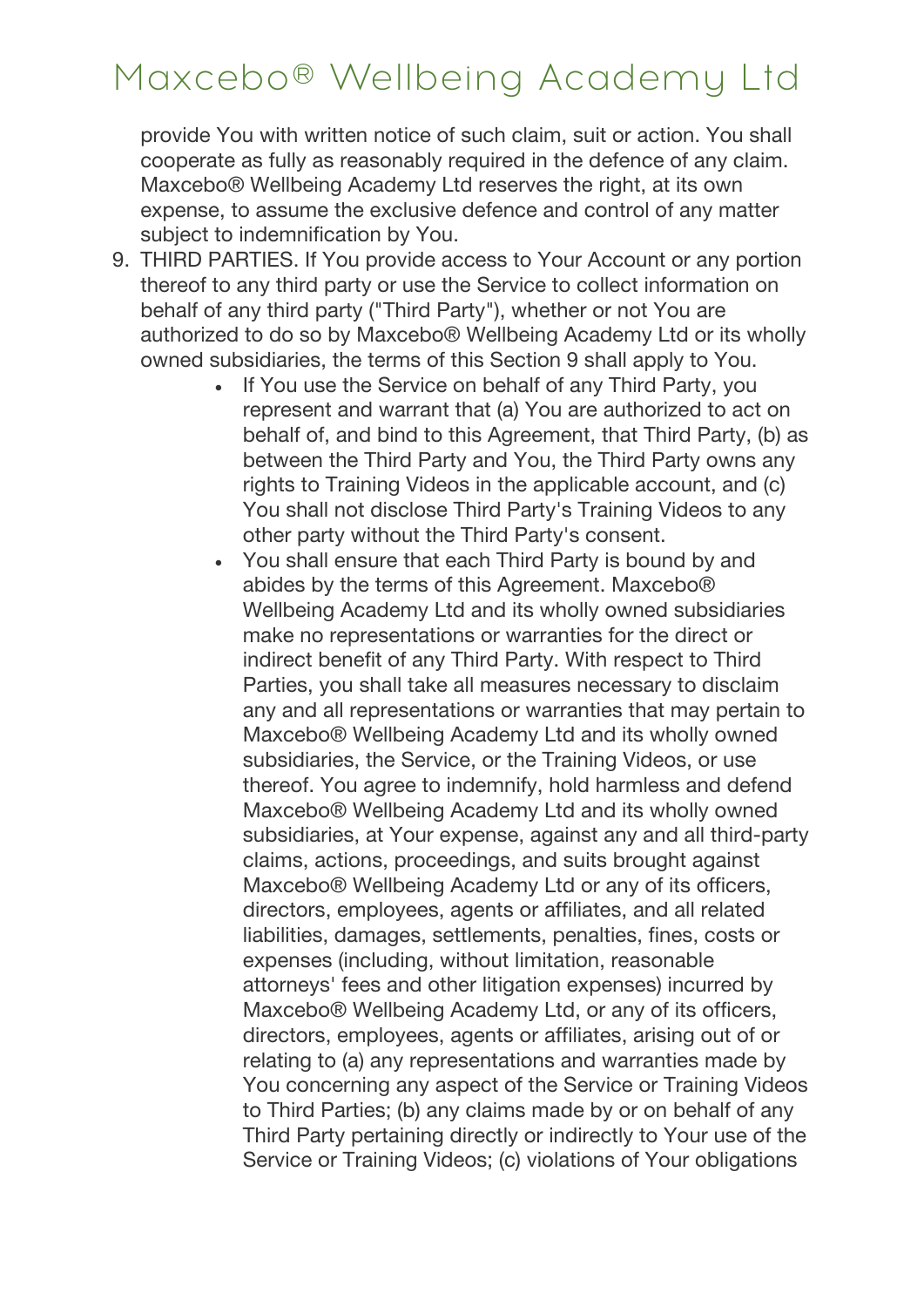of privacy to any Third Party; and (d) any claims with respect to acts or omissions of Third Parties in connection with the Service or Training Videos.

- 10. DISCLAIMER OF WARRANTIES. MAXCEBO® WELLBEING ACADEMY LTD SERVICES AND RELATED DOCUMENTATION ARE PROVIDED "AS IS" AND WITHOUT ANY WARRANTY OF ANY KIND EITHER EXPRESS OR IMPLIED, INCLUDING, BUT NOT LIMITED TO, THE IMPLIED WARRANTIES OF MERCHANTABILITY AND FITNESS FOR A PARTICULAR PURPOSE. NO INFORMATION, WHETHER ORAL OR WRITTEN, OBTAINED BY YOU FROM US THROUGH THIS SITE SHALL CREATE ANY WARRANTY, REPRESENTATION OR GUARANTEE NOT EXPRESSLY STATED IN THESE TERMS. UNDER NO CIRCUMSTANCES WILL MAXCEBO® WELLBEING ACADEMY LTD, ITS PARENTS, SUBSIDIARIES, AFFILIATES, OFFICERS, DIRECTORS, SHAREHOLDERS, EMPLOYEES OR OUR SUPPLIERS BE LIABLE FOR ANY LOSS OR DAMAGE CAUSED BY A USER'S RELIANCE ON INFORMATION OBTAINED THROUGH THE SITE, FROM THIRD PARTIES (SUCH AS EXPERTS, OR OTHERS) OR A LINKED SITE, OR USER'S RELIANCE ON ANY PRODUCT OR SERVICE OBTAINED FROM THIS SITE, A THIRD PARTY OR A LINKED SITE. USE OF THIS SITE IS AT USERS' SOLE RISK. NO ADVICE OR INFORMATION, WHETHER ORAL OR WRITTEN, OBTAINED BY YOU FROM MAXCEBO® WELLBEING ACADEMY LTD OR THROUGH OR FROM MAXCEBO® WELLBEING ACADEMY LTD SERVICES SHALL CREATE ANY WARRANTY. The information and services included in or available through the Service, including the Reports, Email, Support Forum or Help Desk replies, may include inaccuracies or typographical errors. Changes are periodically added to the information herein. Maxcebo® Wellbeing Academy Ltd and/or its respective suppliers may make improvements and/or changes in the Service or Software at any time, with or without notice. Maxcebo® Wellbeing Academy Ltd does not represent or warrant that the Service will be uninterrupted or errorfree, that defects will be corrected, or that the Service, the Training Videos or any other software on the Server are free of viruses or other harmful components. Maxcebo® Wellbeing Academy Ltd does not warrant or represent that the use of the Service or the Training Videos will be correct, accurate, timely or otherwise reliable.
	- THE SERVICE, THE TRAINING VIDEOS AND REPORTS ARE PROVIDED "AS IS" AND THERE ARE NO WARRANTIES, CLAIMS OR REPRESENTATIONS MADE BY Maxcebo® Wellbeing Academy Ltd AND/OR ITS SUBSIDIARIES AND AFFILIATES, EITHER EXPRESS, IMPLIED, OR STATUTORY,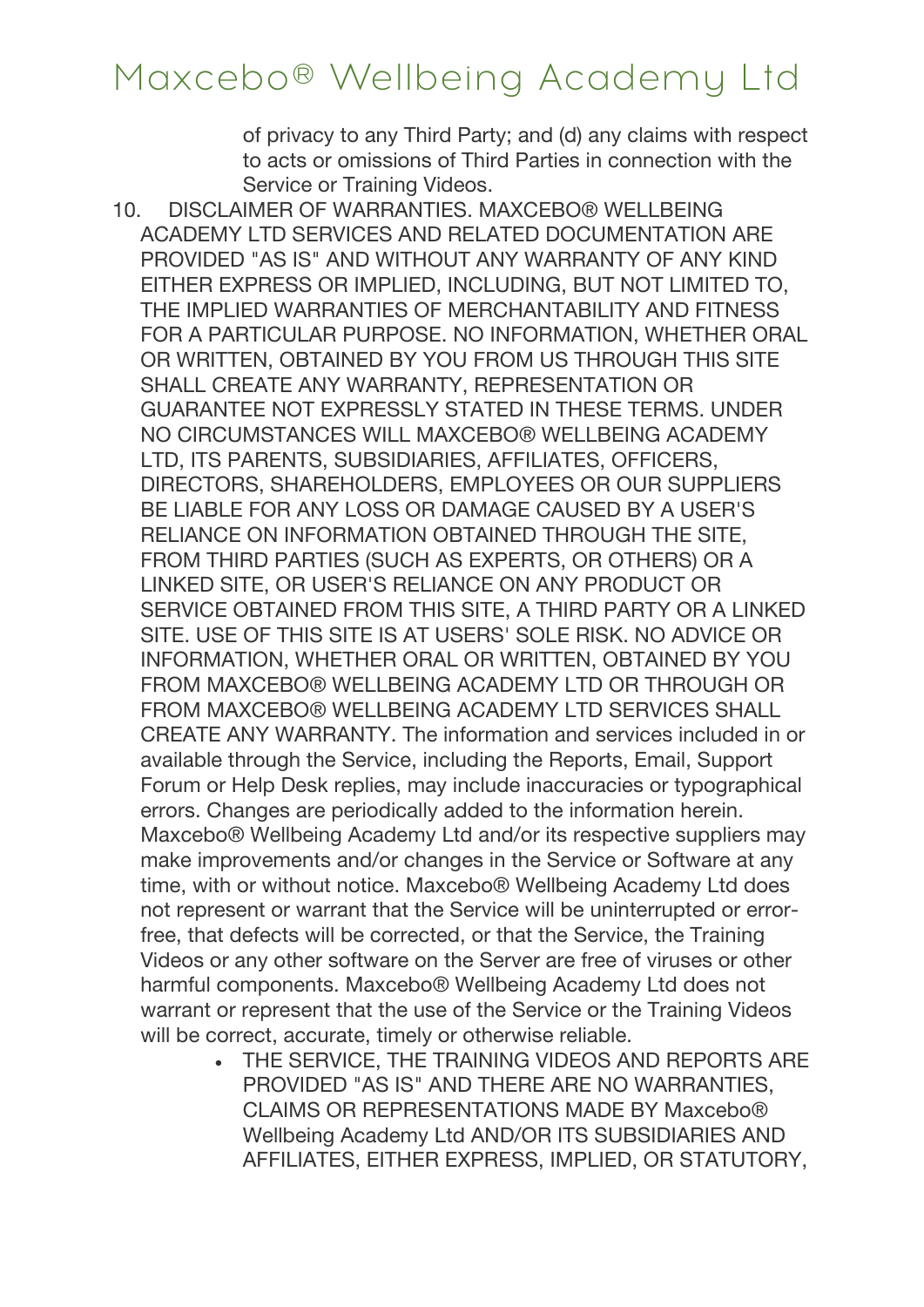WITH RESPECT TO THE SERVICE, THE TRAINING VIDEOS, THE DOCUMENTATION AND REPORTS, INCLUDING WARRANTIES OF QUALITY, PERFORMANCE, NON-INFRINGEMENT, MERCHANTABILITY, OR FITNESS FOR A PARTICULAR PURPOSE, NOR ARE THERE ANY WARRANTIES CREATED BY COURSE OF DEALING, COURSE OF PERFORMANCE, OR TRADE USAGE. Maxcebo® Wellbeing Academy Ltd DOES NOT WARRANT THAT THE SERVICE, THE TRAINING VIDEOS OR RELATED DOCUMENTATION WILL MEET YOUR NEEDS OR BE FREE FROM ERRORS, OR THAT THE OPERATION OF THE SERVICE WILL BE UNINTERRUPTED. THE FOREGOING EXCLUSIONS AND DISCLAIMERS ARE AN ESSENTIAL PART OF THIS AGREEMENT AND FORMED THE BASIS FOR DETERMINING THE PRICE CHARGED FOR THE SERVICE. SOME STATES DO NOT ALLOW EXCLUSION OF AN IMPLIED WARRANTY, SO THIS DISCLAIMER MAY NOT APPLY TO YOU.

- 11. LIMITATION OF LIABILITY. Maxcebo® Wellbeing Academy Ltd AND ITS WHOLLY OWNED SUBSIDIARIES WILL NOT BE LIABLE TO USER OR ANY THIRD-PARTY CLAIMANT FOR ANY INDIRECT, SPECIAL, PUNITIVE, CONSEQUENTIAL (INCLUDING, WITHOUT LIMITATION, LOST PROFITS OR INCORRECT INFORMATION), OR INCIDENTAL DAMAGES, WHETHER BASED ON A CLAIM OR ACTION OF CONTRACT, WARRANTY, NEGLIGENCE, STRICT LIABILITY, OR OTHER TORT, BREACH OF ANY STATUTORY DUTY, INDEMNITY OR CONTRIBUTION, OR OTHERWISE, EVEN IF Maxcebo® Wellbeing Academy Ltd AND/OR ITS SUBSIDIARIES AND AFFILIATES HAS BEEN ADVISED OF THE POSSIBILITY OF SUCH DAMAGES. THE EXCLUSION CONTAINED IN THIS PARAGRAPH SHALL APPLY REGARDLESS OF THE FAILURE OF THE EXCLUSIVE REMEDY PROVIDED IN THE FOLLOWING PARAGRAPH.
	- Maxcebo® Wellbeing Academy Ltd.'s (and its wholly owned subsidiaries') total cumulative liability to You or any other party for any loss or damages resulting from any claims, demands, or actions arising out of or relating to this Agreement shall not exceed GBP. £500.
- 12. SERVICE LEVELS. Maxcebo® Wellbeing Academy Ltd does not guarantee the Service will be operable at all times or during any down time (1) caused by outages to any public Internet backbones, networks or servers, (2) caused by any failures of Your equipment, systems or local access services, (3) for previously scheduled maintenance or (4)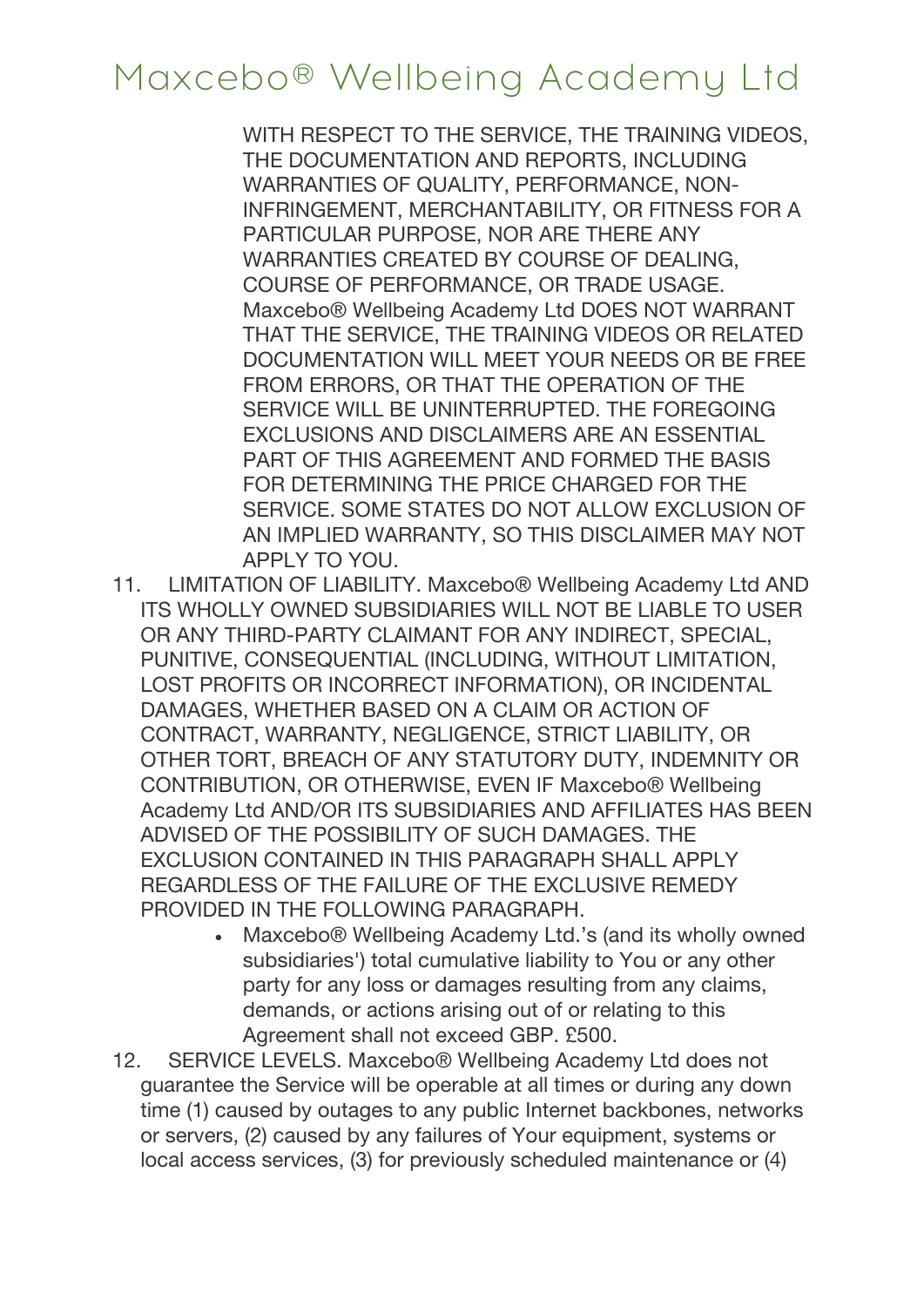relating to events beyond Maxcebo® Wellbeing Academy Ltd.'s (or its wholly owned subsidiaries') control such as strikes, riots, insurrection, fires, floods, explosions, war, governmental action, labour conditions, earthquakes, natural disasters, or interruptions in Internet services to an area where Maxcebo® Wellbeing Academy Ltd (or its wholly owned subsidiaries) or Kajabi or Your servers are located or co-located. Complete accuracy in all aspects of Your Training Record at all times also is not guaranteed.

- 13. PROPRIETARY RIGHTS NOTICE. The Service, which includes but is not limited to the Maxcebo® Wellbeing Academy Ltd Training Videos and all intellectual property rights in the Service are, and shall remain, the property of Maxcebo® Wellbeing Academy Ltd (and its wholly owned subsidiaries). All rights in and to the Processing Software not expressly granted to You in this Agreement are hereby expressly reserved and retained by Maxcebo® Wellbeing Academy Ltd and its licensors without restriction, including, without limitation, Maxcebo® Wellbeing Academy Ltd.'s (and its wholly owned subsidiaries') right to sole ownership of the Maxcebo® Wellbeing Academy Ltd Software and Documentation. Without limiting the generality of the foregoing, You agree not to (and to not allow any third party to): (a) sublicense, distribute, or use the Service outside of the scope of the License granted herein; (b) copy, modify, adapt, translate, prepare derivative works from, reverse engineer, disassemble, or decompile the Processing Software or otherwise attempt to discover any source code or trade secrets related to the Service; (c) use the trademarks, trade names, service marks, logos, domain names and other distinctive brand features or any copyright or other proprietary rights associated with the Service for any purpose without the express written consent of Maxcebo® Wellbeing Academy Ltd; (d) register, attempt to register, or assist anyone else to register any trademark, trade name, serve marks, logos, domain names and other distinctive brand features, copyright or other proprietary rights associated with Maxcebo® Wellbeing Academy Ltd (or its wholly owned subsidiaries) other than in the name of Maxcebo® Wellbeing Academy Ltd (or its wholly owned subsidiaries, as the case may be); or (e) remove, obscure, or alter any notice of copyright, trademark, or other proprietary right appearing in or on any item included with the Service.
- 14. TERM and TERMINATION. Either party to the Agreement may terminate it at any time and for any reason.
	- Upon any termination or expiration of this Agreement, Maxcebo® Wellbeing Academy Ltd will cease providing the Training Videos and certify thereto in writing to Maxcebo®